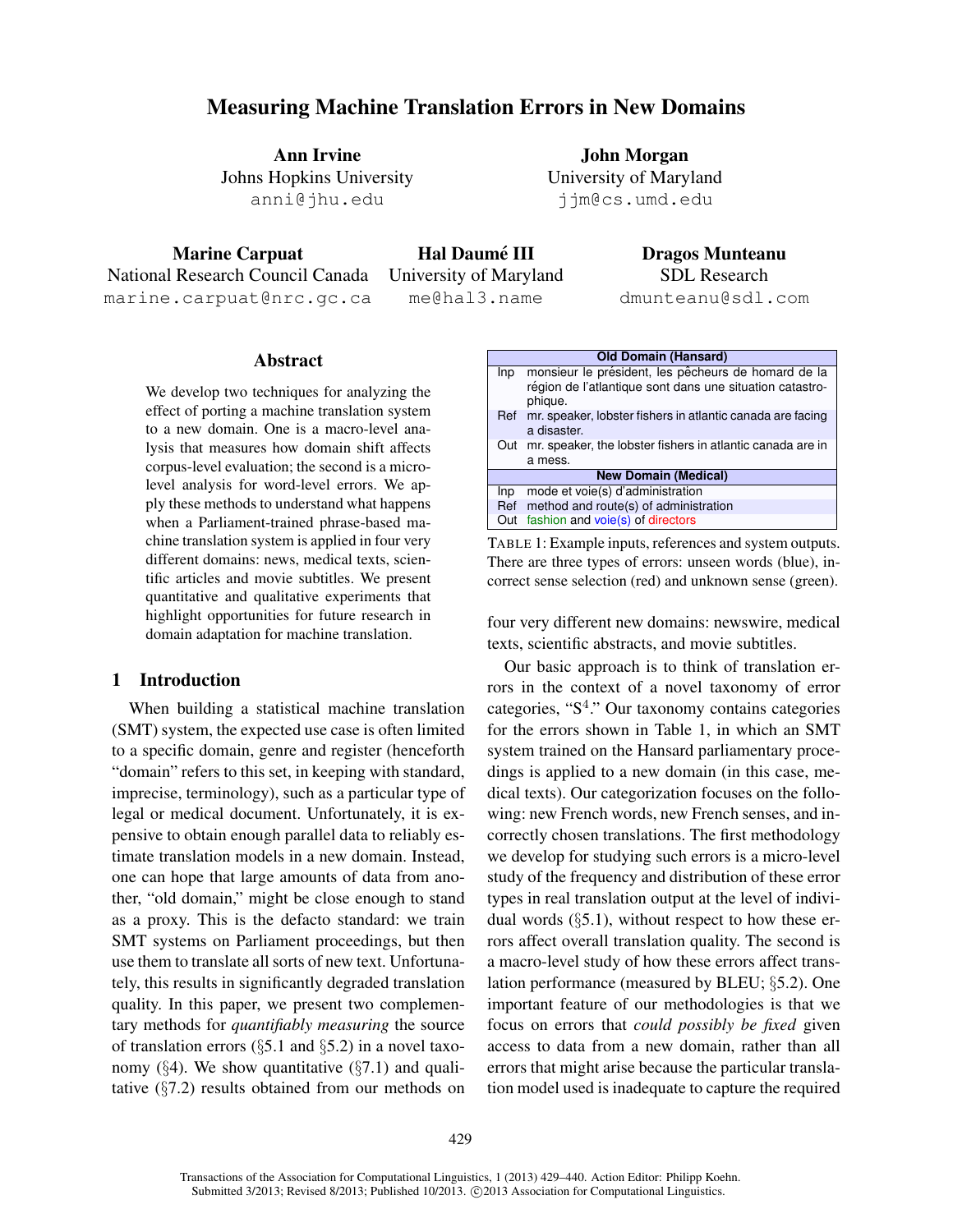translation task (formally: we measure estimation error, not approximation error).

Our goal is *neither* to build better SMT systems nor to develop novel domain adaptation methods. We take an *ab initio* approach and ask: given a large unadapted, out of the box SMT system, what happens when it is applied in a new domain ? In order to answer this question, we will use parallel data in new domains, but only for testing purposes. The baseline SMT system is not adapted, except for the use of (1) a language model trained on *monolingual* newdomain language data,  $<sup>1</sup>$  and (2) a few thousand pa-</sup> rallel sentences of tuning data in the new domain.

### 2 Summary of Results

We conduct experiments across a variety of domains (described in  $\S6$ ). <sup>2</sup> As in any study, our results are limited by assumptions about language, domains, and MT systems: these assumptions and their consequences are discussed in §8. Our high-level conclusions on the domains we study are summarized below (details may be found in §7).

1. Adapting an SMT system from the Parliament domain to the news domain is not a representative adaptation task; there are a very small number of errors due to unseen words, which are minor in comparison to all other domains. (Despite the fact that most previous work focuses exclusively on using news as a "new" domain, §3).

2. For the remaining domains, unseen words have a significant effect, both in terms of BLEU scores as well as fine-grained translation distinctions. However, many of these words have multiple translations, and a system must be able to correctly select which one to use in a particular context.

3. Likewise, words that gain new senses account for approximately as much error as unseen words, suggesting a novel avenue for research in sense induction. Unfortunately, it appears that choosing the right sense for these at translation time is even more difficult than in the unseen word case.

4. The story is more complicated for seen words with known translations: if we limit ourselves to "high confidence" translations, there is a lot to be gained by improving the scores in translation models. However, for an entire phrase table, manipulating scores can hurt as often as it helps.

# 3 Related Work

Most related work has focused on either (a) analyzing errors made by machine translation systems in a non-adaptation setting (Popović and Ney, 2011), or (b) trying to directly improve machine translation performance. A small amount of work (discussed next) addresses issues of analyzing MT systems in a domain adaptation setting.

#### 3.1 Analysis of Domain Effects

To date, work on domain adaptation in SMT mostly proposed methods to efficiently combine data from multiple domains. To the best of our knowledge, there have been only a few studies to understand how domain shifts affect translation quality (Duh et al., 2010; Bisazza et al., 2011; Haddow and Koehn, 2012). However, these start from different premises than this paper, and as a result, ask related but complementary questions. These previous analyses focus on how to improve a particular MT architecture (trained on new domain data) by injecting old domain data into a specific part of the pipeline in order to improve BLEU score. In comparison to this work, we focus on finer-grained phenomena. We distinguish between effects previously lumped together as "missing phrase-table entries."

Despite different starting assumptions, language pairs and data, some of our conclusions are consistent with previous work: in particular, we highlight the importance of differences in *coverage* in an adaptation setting. However, our fine-grained analysis shows that correctly scoring translations for previously unseen words and senses is a complex issue. Finally, these other studies suggest potential directions for refining our error categories: for instance, Haddow and Koehn (2012) show that the impact of additional new or old domain data is different for rare vs. frequent phrases.

### 3.2 Domain Adaptation for MT

Prior work focuses on methods combining data from old and new domains to learn translation and language models.

<sup>1.</sup> We use old/new to refer to domains and source/target to refer to languages, to avoid ambiguity (we stay away from indomain and out-of-domain, which is itself ambiguous).

<sup>2.</sup> All source data, methodological code and outputs are available at http://hal3.name/damt.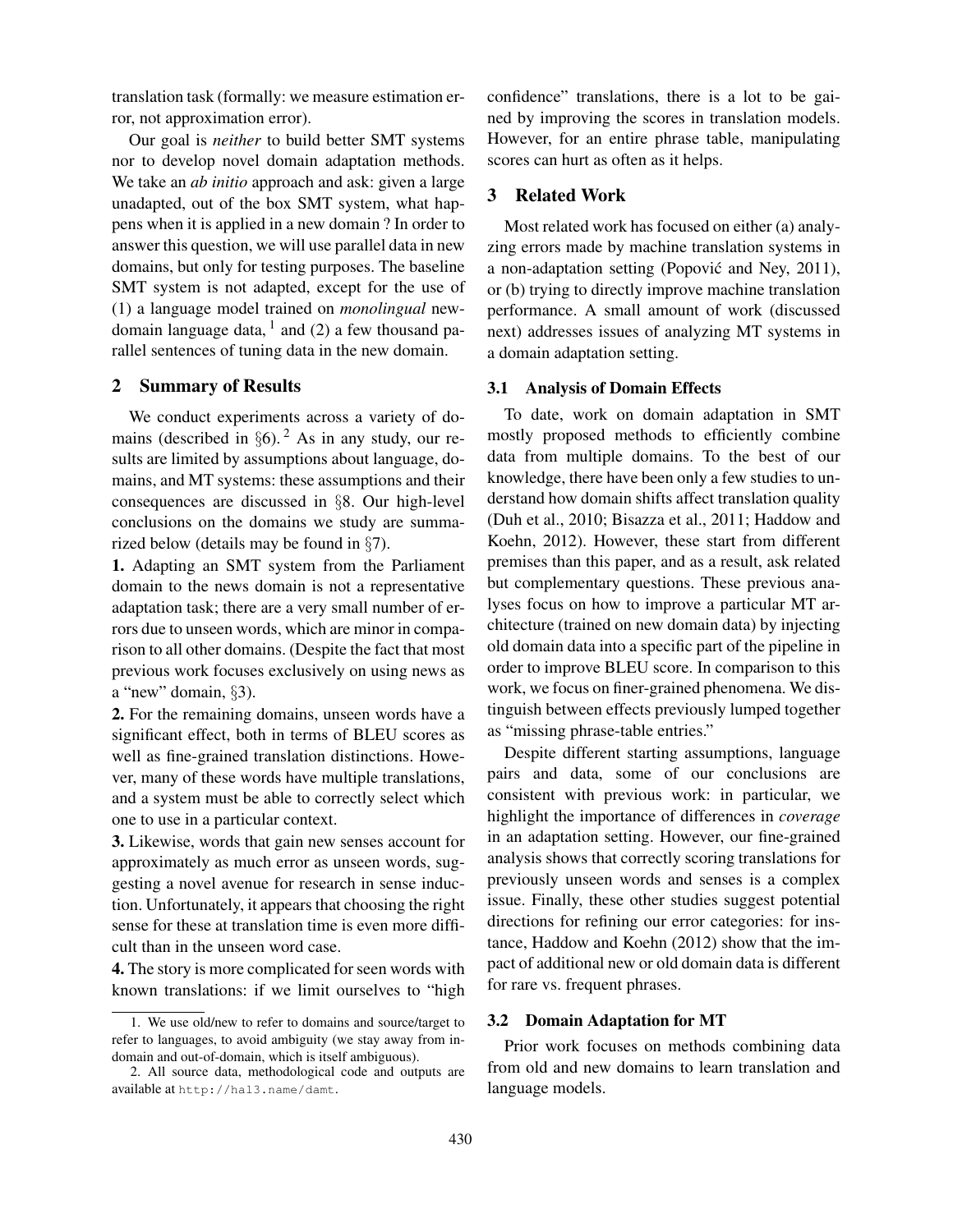Many filtering techniques have been proposed to select OLD data that is similar to NEW . Information retrieval techniques have been used to improve the language model (Zhao et al., 2004), the translation model (Hildebrand et al., 2005; Lu et al., 2007; Gong et al., 2011; Duh et al., 2010; Banerjee et al., 2012), or both (Lu et al., 2007); language model cross-entropy has also been used for data selection (Axelrod et al., 2011; Mansour et al., 2011; Sennrich, 2012).

Another research thread addresses corpora weighting, rather than hard filtering. Weighting has been applied at different levels of granularity: sentence pairs (Matsoukas et al., 2009), phrase pairs (Foster et al., 2010), n-grams (Ananthakrishnan et al., 2011), or sub-corpora through factored models (Niehues and Waibel, 2010). In particular, Foster et al. (2010) show that adapting at the phrase pair levels outperform earlier coarser corpus level combination approaches (Foster and Kuhn, 2007). This is consistent with our analysis: domain shifts have a fine-grained impact on translation quality.

Finally, strategies have been proposed to combine sub-models trained independently on different sub-corpora. Linear interpolation is widely used for mixing language models in speech recognition, and it has also been used for adapting translation and language models in MT(Foster and Kuhn, 2007; Tiedemann, 2010; Lavergne et al., 2011). Log-linear combination fits well in existing SMT architectures (Foster and Kuhn, 2007; Koehn and Schroeder, 2007). Koehn and Schroeder (2007) consider both an intersection setting (where only entries occurring in all phrase-tables combined are considered), and a union setting (where entries which are not in the intersection are given an arbitrary null score). Razmara et al. (2012) take this approach further and frame combination as ensemble decoding.

### 3.3 Targeting Specific Error Types

The experiments conducted in this article motivated follow-up work on identifying when a word has gained a new sense in a new domain (Carpuat et al., 2013), as well as learning joint word translation probability distributions from comparable new domain corpora (Irvine et al., 2013). Earlier, Daumé III and Jagarlamudi (2011) showed how mining translations for unseen words from comparable corpora can improve SMT in a new domain.

# 4 The  $S^4$  Taxonomy

We begin with a simple question: when we move an SMT system from an old domain to a new domain, what goes wrong ? We employ a set of *four* error types as our taxonomy. We refer to these error types as SEEN, SENSE, SCORE and SEARCH, and together as the  $S<sup>4</sup>$  taxonomy:

SEEN: an attempt to translate a source word or phrase that has never been seen before. For example, "voie(s)" in Table 1.

SENSE: an attempt to translate a previously seen source word or phrase, but for which the correct target language *sense* has never been observed.<sup>3</sup> In Table 1, the Hansard-trained system had never seen "mode" translated as "method."

SCORE: an incorrect translation for which the system *could* have succeeded but did not because an incorrect alternative outweighed the correct translation. In a conventional translation system, this could be due to errors in the language model, translation model, or both. In Table 1, the Hansard-trained system had seen "administration" translated as "administration," but "directors" had a higher probability.

SEARCH: an error due to pruning in beam search.

When limiting oneself to issues of *lexical selection*, this set is exhaustive and disjoint: any lexical selection error made by an MT system can be attributed to *exactly one* of these error categories. This observation is important for developing methodologies for measuring the impact of each of these sources of error. Partitions of the set of errors that focus on categories other than lexical choice have been investigated by Vilar et al. (2006).

### 5 Methodology for Analyzing MT Systems

Given the  $S<sup>4</sup>$  taxonomy for categorizing SMT errors, it would be possible (if painstaking) to manually annotate SMT output with error types. We prefer automated methods. In this section we describe two such methods: a micro-level analysis to

<sup>3.</sup> We define "sense" as a particular translation into a target language, in line with Carpuat & Wu (2007) or Mihalcea et al. (2010). This means both traditional word sense errors and other translation errors (like morphological variants) are included.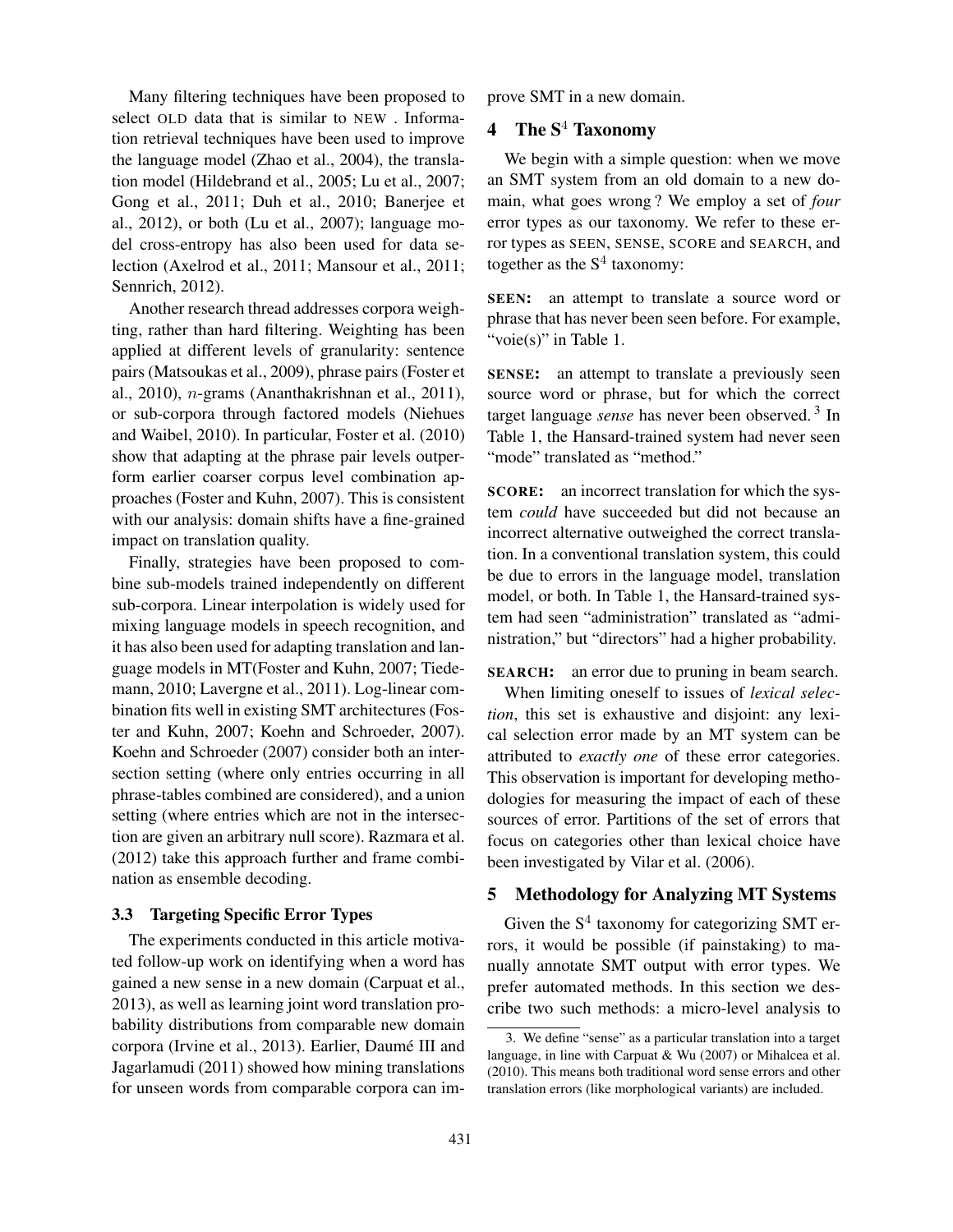

FIGURE 1: Example of WADE visualization. Dashed boxes around the French input mark the phrase spans used by the decoder.

see what happens at the word level (regardless of how it affects translation performance) and a macrolevel analysis to discover impact on corpus translation performance. We focus on the first three  $S<sup>4</sup>$  categories and separately discuss search errors (§7). In both cases, we use exact string match to detect translation equivalences, as has been done previously in other settings that also use word alignments to inspect errors or automatically generate data for other tasks (Blatz et al., 2004; Carpuat and Wu, 2007; Popović and Ney, 2011; Bach et al., 2011, among others).

### 5.1 Micro-analysis: WADE

We define *Word Alignment Driven Evaluation*, or WADE, which is a technique for analyzing MT system output at the word level, allowing us to (1) manually browse visualizations of MT output annotated with  $S<sup>4</sup>$  error types, and (2) aggregate counts of errors. WADE is based on the fact that we can automatically word-align a French test sentence and its English reference translation, and the MT decoder naturally produces a word alignment between a French sentence and its machine translation. We can then check whether the MT output has the same set of English words aligned to each French word that we would hope for, given the reference.

In some ways, WADE is similar to the word-based analysis technique of Popovic and Ney (2011). Ho- ´ wever, in contrast to that work, we do not directly align the hypothesis and reference translations but, rather, pivot through the source text. Additionally, we use WADE to annotate  $S<sup>4</sup>$  errors, which are driven more by how lexical choice is made within the SMT framework than by linguistic properties of words in the reference and hypothesis translations. For example, in the case of domain adaptation, we do not expect the rate of inflectional errors to be affected by domain shift.

In WADE, the unit of analysis is each word alignment between a French word,  $f_i$ , and a reference English word,  $e_i$ . To annotate the aligned pair,  $a_{i,j}$ , we consider the word(s),  $H_i$ , in the output English sentence which are aligned (by the decoder) to  $f_i$ . If  $e_j$ appears in the set  $H_i$ , then the alignment  $a_{i,j}$  is marked correct. If not, the alignment is categorized with one of the  $S^4$  error types. If the French word  $f_i$  does not appear in the phrase table used for translation, then the alignment is marked as a SEEN error. If  $f_i$ does appear in the phrase table, but it is never observed translating as  $e_i$ , then the alignment is marked as a SENSE error. If  $f_i$  had been observed translating as  $e_i$ , but the decoder chose an alternate translation, then the alignment is marked as a SCORE error. Our results in §7 show that SEARCH errors are very infrequent, so we mark all errors other than SEEN and SENSE as SCORE errors. We make use of one additional category: Freebie. Our MT system copies unseen (aka "OOV") French words into the English output, and "freebies" are French words for which this is correct.

For WADE analysis only, we use the alignments yielded by a model trained over our train and test datasets and the grow-diag-final heuristic. Because WADE's unit of analysis is each *alignment* link between the source text and its reference, it ignores unaligned words in the input source text.

Figure 1 shows an example of a WADE-annotated sentence. In addition to providing an easy way to visualize and browse the errors in MT output, WADE allows us to aggregate counts over the  $S<sup>4</sup>$  error types. In our analysis  $(\S7)$ , we present results that show not only total numbers of each error type but also how WADE-annotations change when we introduce some NEW-domain parallel training data. For example, SEEN errors could remain SEEN errors, become correct, or become SENSE or SCORE errors when we introduce additional training data.

#### 5.2 Macro-analysis: TETRA

In this section, we discuss an approach to measuring the effect of each potential source of error when a translation system is considered in full. The key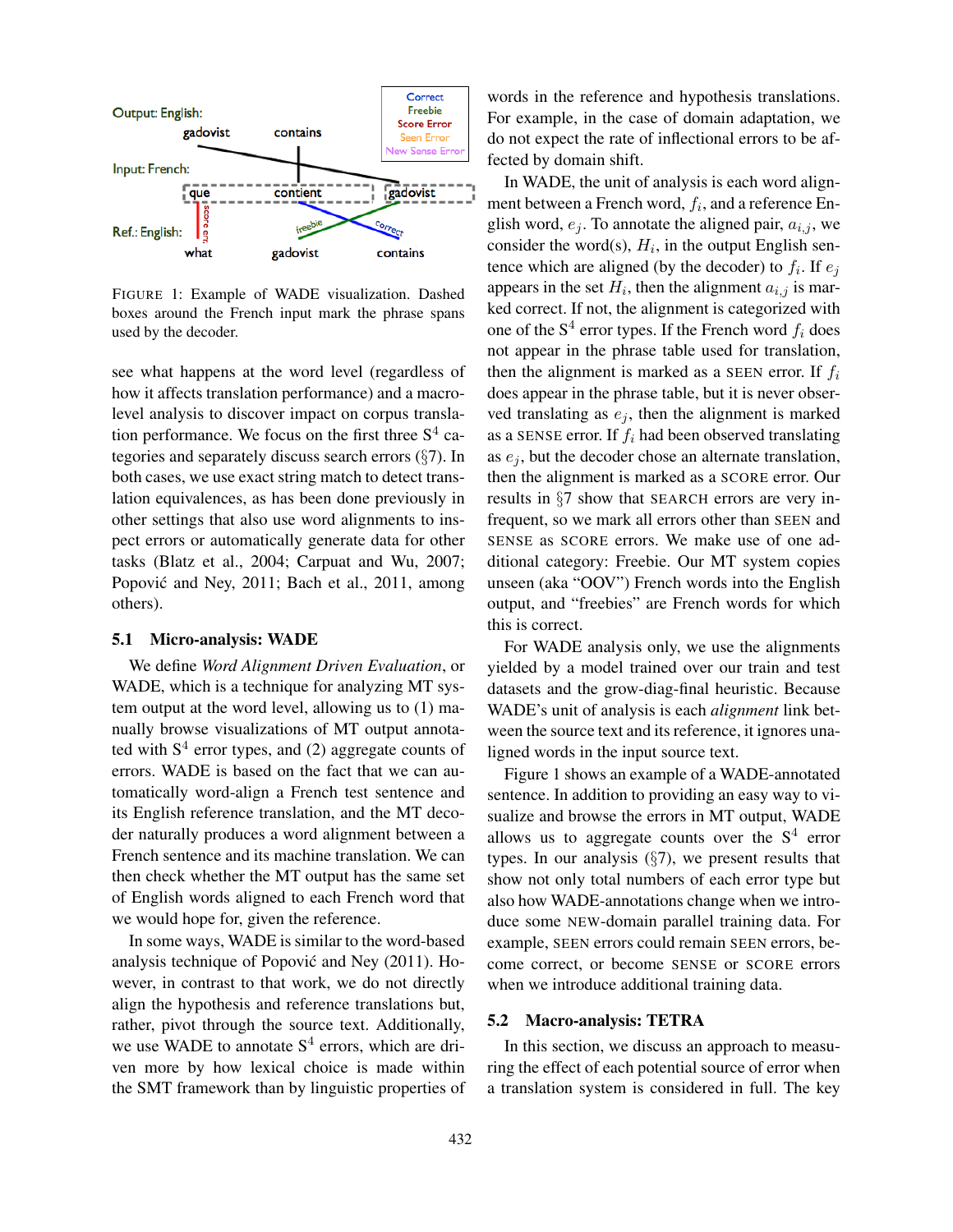idea is to *enhance* the translation model of OLD, an MT system trained on old domain parallel text, to compare the impact of potential sources of *improvement*. We use parallel new domain data to propose enhancements to the OLD system. This provides a realistic measure of what could be achieved *if* one had access to parallel data in the new domain. The specific system we build, called MIXED, is a linear interpolation of a translation model trained only on old domain data and a model trained only on new domain data (Foster and Kuhn, 2007). The mixing weights are selected via grid search on a tuning set, selecting for BLEU. We call our approach TETRA: Table Enhancement for Translation Analysis.

Below, we design experiments to tease apart the differences in domains by adjusting the models and enhancing OLD to be more like MIXED. We perform different enhancements depending on the error category we are targeting. As discussed in §6, our experiments are conducted using phrase-based SMT systems, so the translation models (TM) that are enhanced are the phrase table and reordering table.

Seen In order to estimate the effect of SEEN errors, we enhance the TM of OLD by adding phrase pairs that translate words found only in the newdomain data, and we measure the BLEU improvement. More precisely, we identify the set of phrase pairs in the TM of MIXED, for which the French side contains at least one word that does not appear in the old-domain training data. These are the phrases responsible for the SEEN errors. We build system TE-TRA+SEEN by adding these phrases to the TM of OLD. When adding these phrases, we add them together with their feature value scores.

Sense Analogously, the phrases responsible for SENSE errors are those from MIXED where the French side exists in the phrase table of OLD, but their English translations do not. We build TE-TRA+SENSE by adding these phrases to OLD.

Score To isolate and measure the effect of phrase scores, we consider the phrases that our OLD and MIXED systems have in common: the intersection of their translation tables. We build two systems, OLD SCORE and NEW SCORE, with identical phrase pairs; in OLD SCORE, the feature values are taken from the OLD system's tables; in NEW SCORE the feature va-

| Domain         | <b>Sentences</b> | L  | <b>Tokens</b>    | <b>Types</b> | # Phrases        |  |
|----------------|------------------|----|------------------|--------------|------------------|--|
| <b>Hansard</b> | 8,107,356        | fr | 161.7m           | 192k         | 479.0m           |  |
|                |                  | en | 144.5m           | 187k         |                  |  |
| <b>News</b>    | 135,838          | fr | 3.9 <sub>m</sub> | 63k          | 12.4m            |  |
|                |                  | en | 3.3 <sub>m</sub> | 52k          |                  |  |
| <b>EMEA</b>    | 472,231          | fr | 6.5m             | 35k          | 4.4 <sub>m</sub> |  |
|                |                  | en | 5.9 <sub>m</sub> | 30k          |                  |  |
| <b>Science</b> | 139.215          |    | 4.3 <sub>m</sub> | 118k         | 8.4 <sub>m</sub> |  |
|                |                  | en | 3.6 <sub>m</sub> | 114k         |                  |  |
| <b>Subs</b>    | 19,239,980       | fr | 155.0m           | 362k         | 364.7m           |  |
|                |                  | en | 174.4m           | 293k         |                  |  |

TABLE 2: Basic characteristics of the training data: Number of sentences, tokens, word types and number of phrase pairs in the phrase tables.

lues are taken from the MIXED system's tables.

### 6 Experimental conditions

#### 6.1 Domains and Data

We conduct our study on French-English datasets. We consider five very different domains for which large corpora are publicly available. The largest corpus is the Hansard parliamentary proceedings. Corpora in the four other domains are smaller and more specialized, and, thus, more naturally serve as new domains. For each new domain, we use all available data. We do not attempt to hold the amount of new domain data constant, as we suspect that such artificial constraints would not be sufficient to control for the very different natures of the domains. Detailed statistics for the parallel corpora are given in Table 2.

Hansard: Canadian parliamentary proceedings, consists of manual transcriptions and translations of meetings of Canada's House of Commons and its committees from 2001 to 2009. Discussions cover a wide variety of topics, and speaking styles range from prepared speeches by a single speaker to more interactive discussions. It is significantly larger than Europarl, the common source of old domain data.

EMEA: Documents from the European Medicines Agency, made available with the OPUS corpora collection (Tiedemann, 2009). This corpus primarily consists of drug usage guidelines.

News: News commentary corpus made available for the WMT 2009 evaluation. It has been commonly used in the domain adaptation literature (Koehn and Schroeder, 2007; Foster and Kuhn, 2007; Haddow and Koehn, 2012, for instance).

Science: Parallel abstracts from scientific publications in many disciplines including physics, bio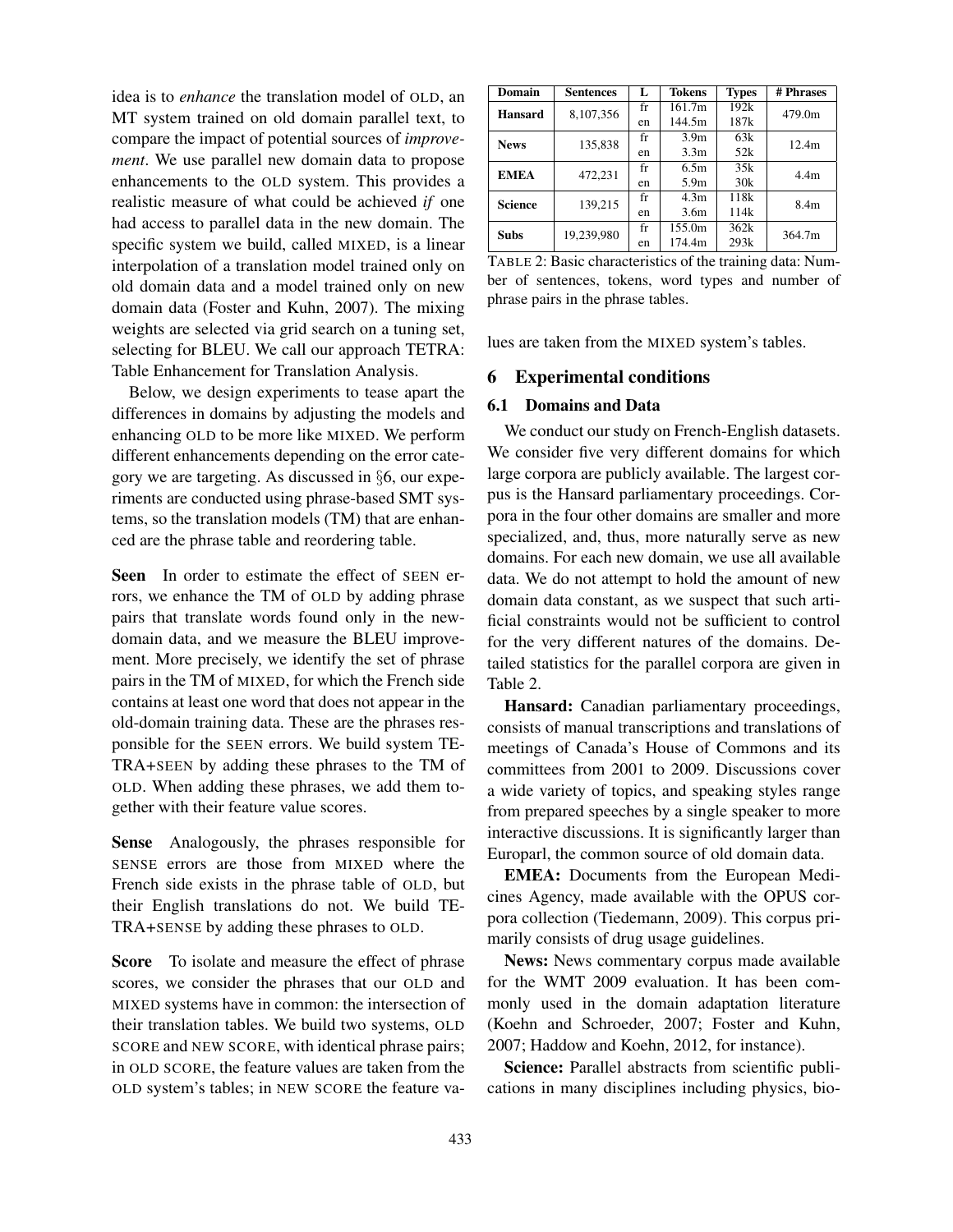logy, and computer science. We collected data from two distinct sources: (1) Canadian Science Publishing made available translated abstracts from their journals which span many research disciplines; (2) parallel abstracts from PhD theses in Physics and Computer Science collected from the HAL public repository (Lambert et al., 2012).

Subs: Translated movie subtitles, available through the OPUS corpora collection (Tiedemann, 2009). In contrast to the other domains considered, subtitles consist of informal noisy text.<sup>4</sup>

In this study, we use the Hansard domain as the OLD domain, and we consider four possible NEW domains: EMEA, News, Science and Subs. Data sets for all domains were processed consistently. After tokenization, we paid particular attention to normalization in order to minimize artificial differences when combining data, such as American, British and Canadian spellings. This proved particularly important for the news domain; the impact of SEEN reduced by more than half after normalization.

#### 6.2 MT systems

We build standard phrase-based SMT systems using the Moses toolkit (Koehn et al., 2007) for all experiments. Each system scores translation candidates using standard features: 5 phrase-table features, including phrasal translation probabilities and lexical weights in both translation directions, and a constant phrase penalty; 6 lexicalized reordering features, including bidirectional models built for monotone, swap, discontinuous reorderings; 1 distance-based reordering feature; and 2 language models, a 5-gram model learned on the OLD domain, and a 5-gram model learned on the NEW domain.

Features are combined using a log-linear model optimized for BLEU, using the  $n$ -best batch MIRA algorithm (Cherry and Foster, 2012). This results in a strong large-scale OLD system, which performs well on the old domain and is a good starting point for studying domain shifts.<sup>5</sup> The word alignments,

language models and tuning sets are kept constant across all experiments per domain. For reference, we built systems using NEW domain data *only*; these achieved BLEU scores as follows: News = 21.70, EMEA =  $34.63$ , Science =  $30.72$ , Subs =  $18.51$ .

# 7 Results

Before moving on to the interesting results, we show that SEARCH is not a major source of error. We analyzed search errors separately by computing BLEU scores for each domain with varying beam size from 10 to 1000, using the OLD system. We find that increasing the beam from 10 to 200 yields approximately a one BLEU point advantage across all domains. Increasing it further (to 500 or 1000) does not bestow any additional advantages. This suggests that for sufficiently wide beams, search is unlikely to contribute to adaptation errors.<sup>6</sup> This is consistent with previous results obtained in non-adapted settings using other measurement techniques: search errors account for less than 5% of the error in modern MT systems (Wisniewski et al., 2010), or  $0.13\%$  for small beam settings with a "gap" constraint" (Chang and Collins, 2011). We use a beam value of 200 for all other experiments in this work.

# 7.1 Quantitative Results

Results are summarized in Tables 3 and 4. Table 3 gives an overview of our WADE analysis on test sets in each domain translated using OLD and MIXED models. Table 4 shows BLEU score results based on the TETRA analysis.

We first present general observations based on each set of results. WADE shows that for news, new domain data helps solve only a small number of SEEN issues, and SENSE and SCORE errors remain essentially unchanged. TETRA agrees that SENSE and SCORE are not issues in this domain. In general, the OLD system performs better on news than on the other three domains. For comparison, using the OLD system to translate a test set in the old (Hansard) domain yields a BLEU score of 37.41 and, according to our WADE analysis, 67.64% of all alignments are

<sup>4.</sup> Hansards, News and the Canadian Science Publishing are available, respectively, at: http://www.parl.gc.ca, http: //www.statmt.org/wmt09/translation-task.html, and http://www.nrcresearchpress.com, preprocessed versions and data splits used in this paper can be downloaded from http://hal3.name/damt.

<sup>5.</sup> We use (unadapted) HMM word alignments (Vogel et

al., 1996) in both directions, combined using grow-diag-final (Koehn et al., 2005). We estimate alignments jointly on all data sets. Thus, TETRA may have artificially good phrase tables.

<sup>6.</sup> This is likely dependent on language choice and the large amount of old domain parallel data.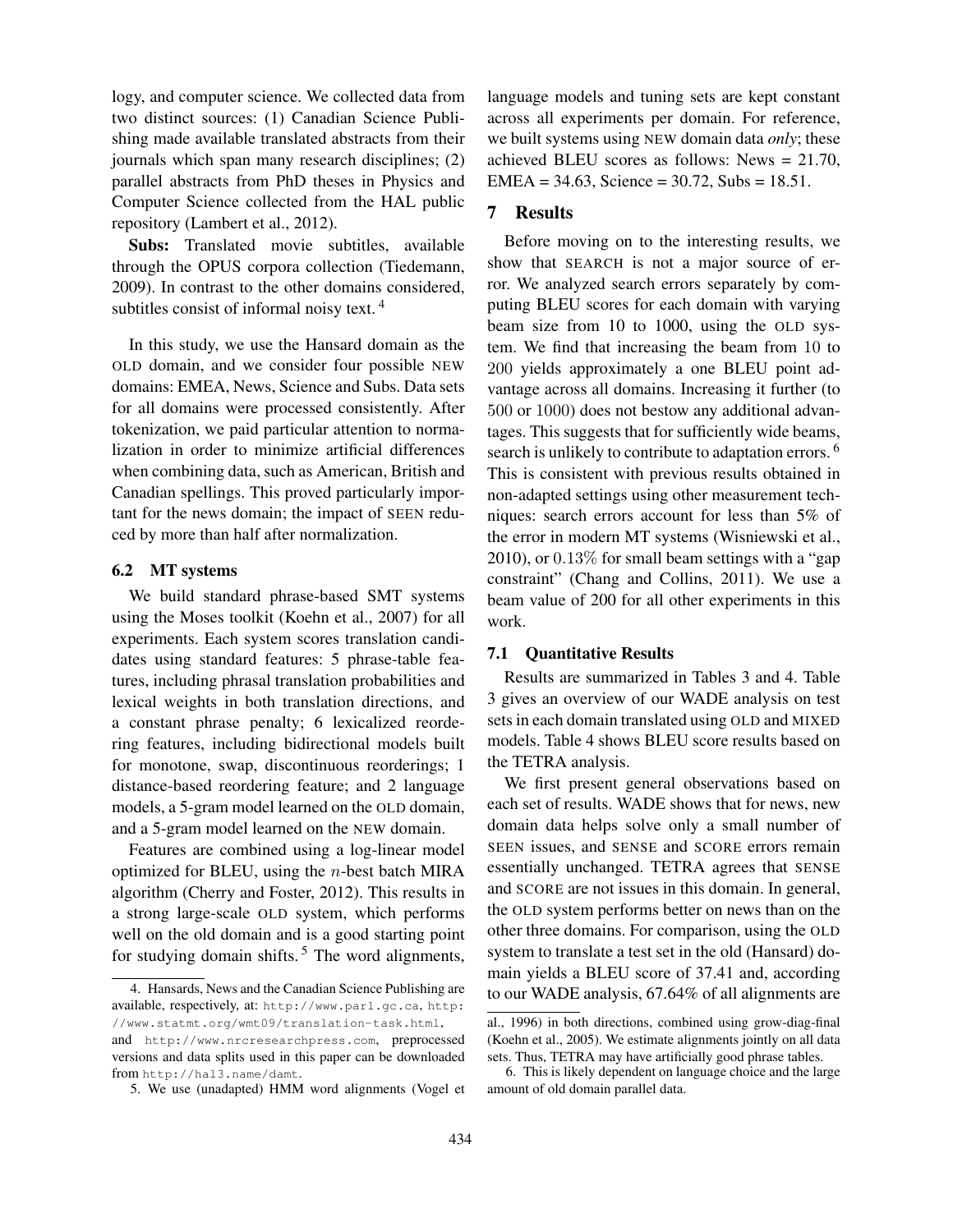| Domain      | $%$ Correct |              |       | % Seen Errors |                                | % Sense Errors |              |                      | % Score Errors |              |            |
|-------------|-------------|--------------|-------|---------------|--------------------------------|----------------|--------------|----------------------|----------------|--------------|------------|
|             | <b>OLD</b>  | <b>MIXED</b> | OL D  | <b>MIXED</b>  | $\% \Delta$                    | OL D           | <b>MIXED</b> | $\% \Delta$          | OLD            | <b>MIXED</b> | % $\Delta$ |
| <b>News</b> | 57.42       | 57.77        | 5.73  | 5.38          | 6%<br>$\overline{\phantom{0}}$ | .02            | 11.13        | $\frac{q}{q}$<br>$+$ | 25.84          | 25.72        | $0\%$      |
| <b>EMEA</b> | 55.97       | 62.60        | 9.28  | 4.01          | $-56%$                         | 16.16          | 13.76        | $-15%$               | 18.59          | 19.63        | 6%<br>$+$  |
| Science     | 56.20       | 61.50        | 10.22 | 5.63          | $-45%$                         | 13.58          | 13.11        | 3%<br>-              | 20.00          | 19.77        | $-1\%$     |
| Subs        | 55.76       | 59.58        | 5.25  | . 67          | -68%                           | 13.93          | 9.71         | $-30%$               | 25.06          | 29.04        | $+15\%$    |

TABLE 3: WADE: Percent correct, percent seen errors, percent sense errors, and percent score errors. The changes (%∆) from OLD to MIXED are also given; here, negative changes are good (error reduction).

| Domain      | <b>OLD</b> | $+$ SEEN |               | $+$ SENSE |               | <b>OLD VS MIXED SCORE</b>     | <b>MIXED</b>  |         |       |
|-------------|------------|----------|---------------|-----------|---------------|-------------------------------|---------------|---------|-------|
| <b>News</b> | 22.81      |          | $23.87 + 0\%$ |           | $23.95 + 1\%$ | $\parallel$ 23.72 $\parallel$ | $23.86 + 1\%$ |         | 24.15 |
| EMEA        | 28.69      | 31.02    | $+8\%$        |           | $30.59$ + 7\% | 28.89                         | 30.21         | $+5\%$  | 36.60 |
| Science     | 26.13      | 27.72    | $+6\%$        | 27.29     | $+4\%$        | 26.09                         | 28.68         | $+10\%$ | 32.23 |
| <b>Subs</b> | 15.10      | 15.96    | $+ 6\%$       | 16.41     | $+9\%$        | 14.99                         | 16.25         | $+8\%$  | 18.49 |

TABLE 4: TETRA: Results on all new domains using OLD and MIXED models (first and last columns), OLD enhanced with seen translations (second), sense translations (third), and scores (fourth), together with percent improvements in terms of BLEU score. Here, positive improvements are good (higher BLEU scores).

correct. As in the news domain, most of the errors are SCORE followed by SENSE and then SEEN. For the other three domains, the two evaluation methods agree that SEEN is a fairly substantial problem. TE-TRA believes that SENSE is a fairly substantial issue, but WADE does not show this for Science. For SCORE, TETRA detects significant room for improvement, especially for Science.

The large changes in BLEU score found with TE-TRA are somewhat surprising given how little the phrase tables change in each of these experimental conditions. For News, EMEA, and Science, adding unseen words results in an increase in number of phrase pairs between 0.045% (News) and 0.3% (Science). The sense additions were similarly small: from  $0.15\%$  (EMEA) to  $0.59\%$  (News). For Subs the story was different: adding unseen words amounted to a growth of 4.2% in phrase table size; sense amounted to 25.1%. In all cases, the size of the score phrase tables was only 0.05% smaller than that of OLD.

At first glance, the WADE and TETRA analyses of the SCORE error type seem to contradict each other. The MIXED systems are *worse* in terms of SCORE (positive deltas, more errors than OLD), but have better BLEU scores. To understand this discrepancy, we must recognize that TETRA analyzes the score errors *in isolation*: by restricting the phrase tables to the *intersection* of the OLD and MIXED domain phrase tables, we remove all score and sense errors. In the WADE analysis however, many errors that "used to be" SEEN errors in the old domain *become* SCORE errors in the new domain.

|                  | Correct |      |       | Incorrect |       |       |  |  |
|------------------|---------|------|-------|-----------|-------|-------|--|--|
|                  | Cor     | Seen | Score | Seen      | Sense | Total |  |  |
| <b>News</b>      |         |      |       |           |       |       |  |  |
| Cor              | 53.7    | 0.0  | 1.9   | 0.0       | 0.0   | 55.6  |  |  |
| Seen-C           | 0.1     | 1.7  | 0.0   | 0.0       | 0.0   | 1.8   |  |  |
| Score            | 2.2     | 0.0  | 23.6  | 0.0       | 0.0   | 25.8  |  |  |
| Seen-I           | 0.1     | 0.0  | 0.0   | 5.4       | 0.3   | 5.7   |  |  |
| Sense            | 0.0     | 0.0  | 0.2   | 0.0       | 10.8  | 11.0  |  |  |
| Total            | 56.1    | 1.7  | 25.7  | 5.4       | 11.1  | 100   |  |  |
| <b>EMEA</b>      |         |      |       |           |       |       |  |  |
| Cor              | 48.3    | 0.0  | 3.1   | 0.0       | 0.0   | 51.5  |  |  |
| Seen-C           | 1.6     | 2.8  | 0.1   | 0.0       | 0.0   | 4.5   |  |  |
| Score            | 5.3     | 0.0  | 13.3  | 0.0       | 0.0   | 18.6  |  |  |
| Seen-I           | 2.3     | 0.0  | 0.5   | 4.0       | 2.5   | 9.3   |  |  |
| Sense            | 2.3     | 0.0  | 2.6   | 0.0       | 11.3  | 16.2  |  |  |
| Total            | 59.8    | 2.8  | 19.6  | 4.0       | 13.8  | 100   |  |  |
| <b>Science</b>   |         |      |       |           |       |       |  |  |
| Cor              | 49.8    | 0.0  | 3.6   | 0.0       | 0.0   | 53.3  |  |  |
| Seen-C           | 1.4     | 1.4  | 0.0   | 0.0       | 0.0   | 2.9   |  |  |
| Score            | 5.8     | 0.0  | 14.2  | 0.0       | 0.0   | 20.0  |  |  |
| Seen-I           | 1.8     | 0.0  | 0.3   | 5.6       | 2.5   | 10.2  |  |  |
| Sense            | 1.4     | 0.0  | 1.6   | 0.0       | 10.6  | 13.6  |  |  |
| Total            | 60.1    | 1.4  | 19.8  | 5.6       | 13.1  | 100   |  |  |
| <b>Subtitles</b> |         |      |       |           |       |       |  |  |
| Cor              | 52.4    | 0.0  | 2.5   | 0.0       | 0.0   | 54.8  |  |  |
| Seen-C           | 0.6     | 0.3  | 0.0   | 0.0       | 0.0   | 0.9   |  |  |
| Score            | 4.5     | 0.0  | 20.6  | 0.0       | 0.0   | 25.1  |  |  |
| Seen-I           | 1.1     | 0.0  | 0.5   | 1.7       | 2.0   | 5.3   |  |  |
| Sense            | 0.8     | 0.0  | 5.4   | 0.0       | 7.7   | 13.9  |  |  |
| Total            | 59.3    | 0.3  | 29.0  | 1.7       | 9.7   | 100   |  |  |

TABLE 5: Percent of WADE annotation changes moving from OLD (rows) to MIXED (columns) models, for each domain. Non-zero off-diagonals are bolded. Seen-C indicates Freebies, and Seen-I indicates unseen words that were mistranslated.

To see the full picture, we must look at how the different error categories *change* from the OLD system to the MIXED system in WADE. This is shown in Table 5. In this table, the rightmost column contains the total percentage of errors in the OLD systems; the rows labeled *Total* show the total percentage of errors in the MIXED systems; the remaining cells these errors changing from OLD to MIXED. For the news domain, the OLD system has 25.8% SCORE errors. Of those, 2.2% are fixed in the MIXED system.

For the three domains of interest (all except news), addressing SEEN errors can be substantially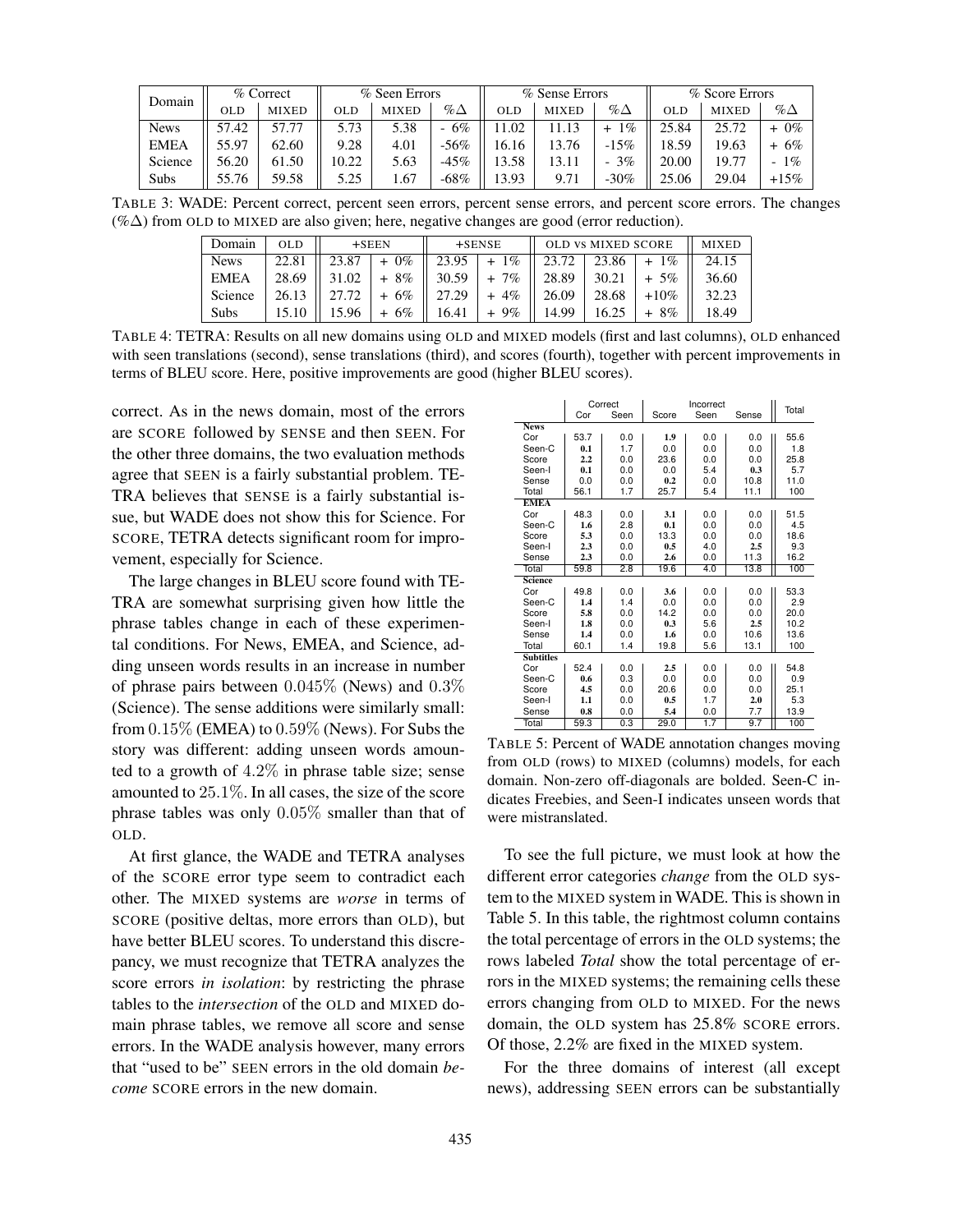helpful, in terms of both BLEU score and the fine-grained distinctions considered by WADE. The more interesting conclusion, however, is that simply bringing in new words isn't enough. Table 5 shows that in these three domains there are a substantial number of errors that transition from being SEEN-Incorrect to SENSE-Incorrect. This indicates that besides observing a new word, we must also observe it with all of its correct translations.

Likewise, there is a lot to be gained in BLEU by correcting new SENSE translation errors (essentially the same percentage as for SEEN). But this is harder to solve. We can see in Table 5 that from the SENSE errors of the OLD system, half become correct but the other half become SCORE errors. So giving appropriate scores to the new senses is a challenge. This makes sense: these new sense are now "competing" with old ones, and getting the interpolation right between old and new domain tables is difficult.

For SCORE, the situation is more complicated. Our TETRA analysis clearly indicates that there is room for improvement. But this is based on intersected phrase tables, from which we removed seen and sense distinctions, and in which there is no competition between phrases from the OLD and NEW systems. The WADE analysis shows a positive effect only for Science. The data in Table 5 shows that a lot (5.8/20) of the errors are corrected, but we also *introduce* a number of additional errors (3.6% that were correct, 0.3% that were SEEN and 1.6% that were SENSE). Similarly, in the EMEA domain, we fix 5% of 18% of SCORE errors but introduce 2.6% that were new sense errors before, 0.5% that were SEEN errors before, and make 3% additional error on words we got right before. Subs is similar: out of 25% SCORE errors we fix 4.5%, but introduce 0.5% from SEEN and 5.4% from SENSE, and suffer additional error on 2.5% of what we had correct before.

#### 7.2 Qualitative Results

Table 7 shows examples of the French words that WADE frequently identified as incorrectly translated by the OLD system due to SCORE or SEEN but that were correctly translated under the MIXED system. <sup>7</sup> For example, in the Science domain, 'mesures' suffered from SCORE errors under the OLD system. While its correct translation was often 'measurements,' the OLD system preferred its most probable translations ('savings,' 'actions,' 'issues,' and 'provisions.'). Thirty of these error cases were correctly translated by the MIXED system. Similarly, in the Science domain, the French word 'finis,' when it should have been translated as 'finite,' was translated incorrectly due to a sense error 27 times. Its most frequent translations under the OLD system were 'finish,' 'finished,' and 'more.' The MIXED system corrected these sense errors. We omit examples of where seen errors made by OLD were frequently corrected by the MIXED system because they tend to be less interesting. Examples can be found in Daumé III and Jagarlamudi (2011).

We annotate the French test sentences using the Stanford part-of-speech (POS) tagger (Toutanova et al., 2003) and examine which POS categories correspond to the most errors of each type. Using the OLD system, new sense errors in the Subs domain are made on French nouns 40% of the time and on verbs 35% of the time. In EMEA, 51% are nouns and 23% are adjectives; in Science, 51% nouns and 20% adjectives; in News, 46% nouns and 23% verbs. Seen errors show a very similar trend: in the Subs domain 50% are nouns and 25% verbs; In EMEA, 48% are nouns and 37% adjectives; in Science, 46% are nouns and 40% adjectives; in News, 46% are nouns and 28% adjectives. Similarly, for all domains, more score errors are made on source nouns than any other POS category. In summary, we find that most errors correspond to source language nouns, followed by adjectives, except for Subs, where verbs are also commonly mistranslated due to all error types.

Table 6 (left) shows some examples of how TE-TRA can automatically estimate the errors due to unseen words when moving to a new domain. For example, the OCR error "miie" in the source sentence is correctly translated as "miss" by the enhanced system. The enhanced phrase tables of TE-TRA can also automatically estimate the errors due to poor lexical choice when moving to a new domain, and can select a more lucid translation term. For example, the enhanced system appropriately selected "shoot" instead of "growth" in the Science example in Table 6 (middle). When TETRA inserts the scores from the new domain into the transla-

<sup>7.</sup> Complete output lists are available at http://hal3. name/damt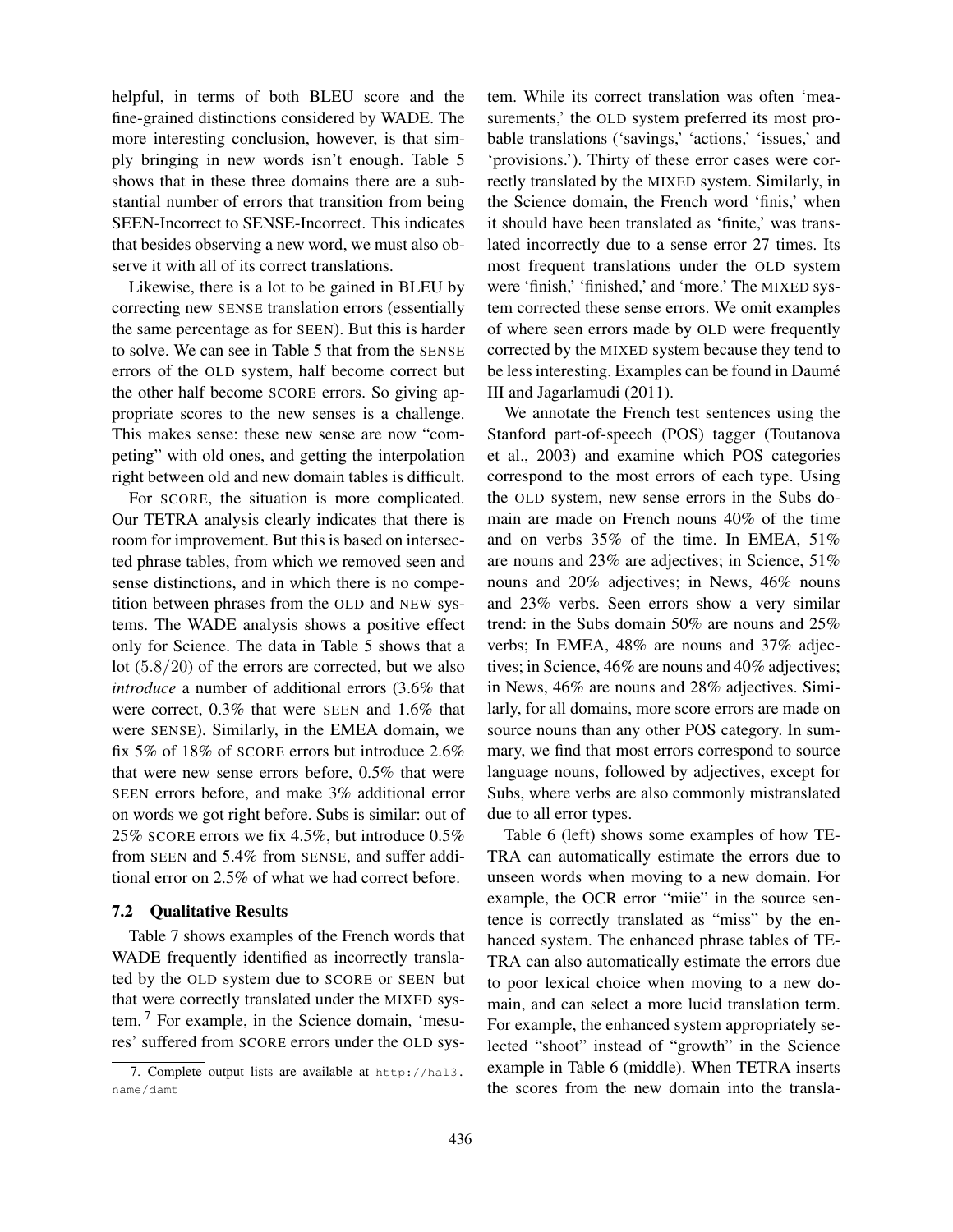| <b>Medical</b>                  |                                                                                                                                |            | <b>Medical</b>                                                             |                |            | <b>Medical</b>                                                           |
|---------------------------------|--------------------------------------------------------------------------------------------------------------------------------|------------|----------------------------------------------------------------------------|----------------|------------|--------------------------------------------------------------------------|
| Inp                             | en ce qui concerne les indications thérapeutiques pour l'in-<br>suffisance cardiaque, le tamm a proposé le texte suivant:      | Inp        | ce médicament est une solution lim-<br>pide, incolore à jaune pâle.        |                | Inp        | les deux substances actives ont des<br>effets inverses sur la kaliémie.  |
| Ref                             | $\ll$ traitement de l'insuffisance cardiaque congestive. $\gg$<br>regarding the therapeutic indications for heart failure, the | Ref        | this medicinal product is a clear, co-<br>lorless to pale yellow solution. |                | Ref        | the two active substances have in-<br>verse effects on plasma potassium. |
|                                 | mah proposed the wording: "treatment of congestive heart<br>failure."                                                          | Old        | lantus is a clear, colorless to pale yel-<br>low.                          |                | <b>Old</b> | the two active substances are reverse<br>effects on the kaliémie.        |
| Old                             | for therapeutic indications for heart failure, tamm proposed<br>the following: treatment of congestive heart failure.          | Fix        | this medicine is a solution is clear, co-<br>lorless to pale yellow.       |                | <b>Fix</b> | the two active substances have side<br>inverses on kaliémie.             |
| Fix                             | for therapeutic indications for heart failure, the mah has                                                                     |            | <b>Science</b>                                                             | <b>Science</b> |            |                                                                          |
|                                 | suggested the following: treatment of congestive heart fai-                                                                    | Inp        | tous les traitements ont augmenté la                                       |                | Inp        | par ailleurs, les constantes d'équilibre                                 |
|                                 | lure.                                                                                                                          |            | production de pousses.                                                     |                |            | sont plus faibles.                                                       |
| <b>Science</b>                  |                                                                                                                                | Ref        | all treatments increased shoot pro-                                        |                | Ref        | in contrast, the equilibrium constants                                   |
| Inp                             | les résultats à la base de cette hypothése sont révisés.                                                                       |            | duction.                                                                   |                |            | are lower.                                                               |
| Ref                             | findings that form the basis of this hypothesis are reviewed.                                                                  | Old        | all treatments have increased the pro-                                     |                | Old        | furthermore, the constant balance are                                    |
| Old                             | the results at the base of this assumption are reviewed.                                                                       |            | duction of growth.                                                         |                |            | lower.                                                                   |
| Fix                             | the results of this hypothesis are reviewed.                                                                                   | Fix        | all treatments increased shoot pro-                                        |                | <b>Fix</b> | moreover, the equilibrium constants                                      |
|                                 | <b>Subtitles</b>                                                                                                               |            | duction.                                                                   |                |            | are lower.                                                               |
| Bonne nuit, MIIe Kenton.<br>Inp |                                                                                                                                |            | <b>Subtitles</b>                                                           |                |            | <b>Subtitles</b>                                                         |
| Ref                             | good night, miss kenton.                                                                                                       | Inp        | Le sexe c'est naturel.                                                     |                | Inp        | Je bouge mieux.                                                          |
| Old                             | good night, mile kenton.                                                                                                       | Ref        | sex is natural.                                                            |                | Ref        | <i>i</i> move better.                                                    |
| <b>Fix</b>                      | good night, miss kenton.                                                                                                       | Old        | the sex is natural.                                                        |                | Old        | i get better.                                                            |
|                                 |                                                                                                                                | <b>Fix</b> | sex is natural.                                                            |                | Fix        | i move better.                                                           |

TABLE 6: Example MT results obtained by fixing seen errors (left), sense errors (middle) and score errors (right). Includes source, a reference translation, the output of the OLD system and the output obtained via TETRA methodology.

| D  | #                                | French      | Correct-E    | Hansard-E                         |  |  |  |  |  |
|----|----------------------------------|-------------|--------------|-----------------------------------|--|--|--|--|--|
|    | $\rightarrow$ Correct<br>Score – |             |              |                                   |  |  |  |  |  |
|    | 21                               | doit        | should       | has must needs shall requires     |  |  |  |  |  |
| E  | 8                                | association | combination  | partnership association           |  |  |  |  |  |
|    | 6                                | noms        | names        | names people nominee speakers     |  |  |  |  |  |
|    | 30                               | mesures     | measurements | savings actions issues provisions |  |  |  |  |  |
| Sc | 27                               | courant     | current      | knowledge knew heads-up           |  |  |  |  |  |
|    | 26                               | article     | paper        | standing clause order section     |  |  |  |  |  |
|    | 9                                | comme       | like         | as because like akin how sort     |  |  |  |  |  |
| Su | $\mathfrak{g}$                   | maison      | house        | home house homes head place       |  |  |  |  |  |
|    | 4                                | fric        | money        | cash dough money fric bucks loot  |  |  |  |  |  |
|    |                                  |             | Sense —      | $\rightarrow$ Correct             |  |  |  |  |  |
|    | 9                                | notice      | leaflet      | informed directions notice        |  |  |  |  |  |
| E  | 8                                | perfusion   | infusion     | perfusion intravenous             |  |  |  |  |  |
|    | 8                                | molles      | capsules     | lax limpid soft weak              |  |  |  |  |  |
|    | 27                               | finis       | finite       | finish finished more              |  |  |  |  |  |
| Sc | 18                               | jonctions   | junctions    | junction <i>(only once)</i>       |  |  |  |  |  |
|    | 10                               | substrats   | substrates   | corn streams area substrata       |  |  |  |  |  |
|    | 5                                | emmerde     | fuck         | annoying <i>(only once)</i>       |  |  |  |  |  |
| Su | $\frac{3}{ }$                    | redites     | say          | repetitious tell covered again    |  |  |  |  |  |
|    | 3                                | mec         | man          | cme guy mec                       |  |  |  |  |  |

TABLE 7: For score/sense errors, in (E)MEA, (Sc)ience and (Su)bs, frequent French words that fall into that category (by WADE), as well as the corrected translations and the most frequent OLD translations.

tion tables, the system produces translations that take on the flavor of the new domain, yielding higher BLEU scores. This can be observed in Table 6 (right) where the TETRA-enhanced system used the science-specific word "equilibrium" rather than the political word "balance."

#### 7.3 Results on an Adapted System

To show how WADE can be used on already adapted systems, we performed a simple experiment based on a standard adaptation technique. We used bilingual cross-entropy difference (Axelrod et al., 2011) to quantify the distance between each OLD domain sentence pair and each NEW domain. We selected the top K closest sentences for each domain. For EMEA and Science, we set  $K$  to the size of the NEW domain data. For Subs, this would select nearly all of Hansard, so we arbitrarily set  $K = 1m$ . (We excluded the news domain.) We took this data, concatenated it to the NEW domain data, trained full models, and ran the WADE analysis on their outputs.

The trends across the three domains were remarkably similar. In all, SCORE in the adapted system were lower by around 2% than even the MIXED baseline (as much as 4% for Subs). This is likely because by excluding parts of the OLD domain most unlike the relevant NEW domain, the correct sense is observed more often. However, this comes at a price: SENSE and SEEN errors go up about 1% or 2% each. This suggests that a more fine-grained adaptation approach might achieve the best of both worlds.

### 8 Limiting Assumptions

This paper represents a partial exploration of the space of possible assumptions about models and data. We cannot hope to explore the combinatorial explosion of possibilities, and therefore have restricted our analysis to the following settings:

Phrase-based models. All of our experiments are carried out using phrase-based translation, as implemented in the open-source Moses translation system (Koehn et al., 2007) to ensure that they are reproducible. Our methods are easily extended to hierarchical phrase-based models (Chiang, 2007). It is not clear whether the same conclusions would hold: on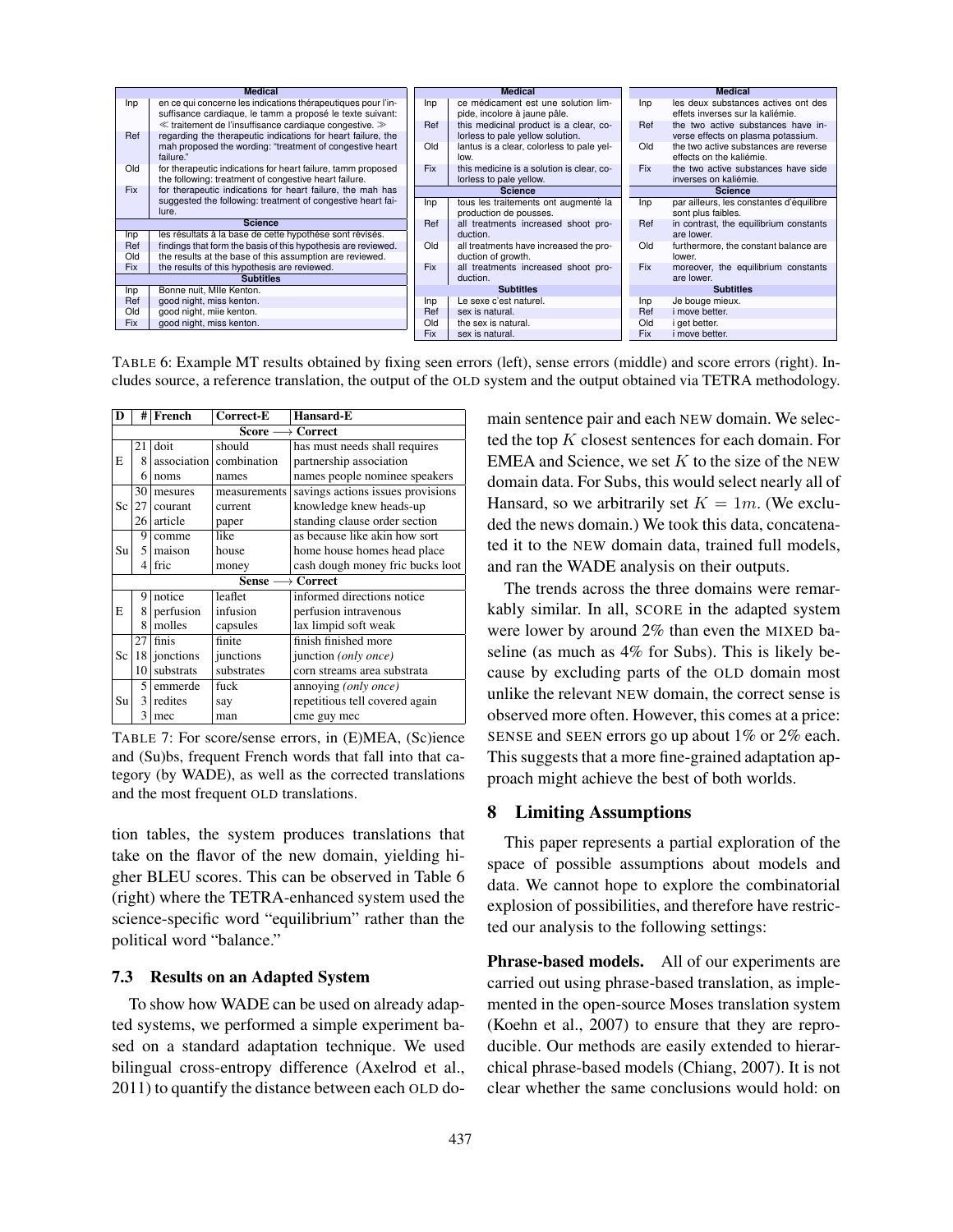the one hand, complex phrasal rules might overfit even more badly than phrases; on the other hand, hierarchical models might have more flexibility to generalize structures.

Translation languages. We only translate from French to English. This well-studied language pair presents several advantages; large quantities of data are publicly available in a wide variety of domains, and standard statistical machine translation architectures yield good performance. Unlike with more distant languages such as Chinese-English, or languages with radically different morphology or word order such as German or Czech, we know that the old-domain translation quality is high, and that translation failures during domain shift can be primarily attributed to domain issues rather than to problems with the SMT system.

Constant old domain. Our old domain is from Hansards, and we only vary our new domain. It would be interesting to consider other datasets as old domains. We deliberately only use the Hansard data: based on its size and scope, we assume that it yields the most general of our SMT systems.

Monolingual new-domain data. We assume that we always have access to monolingual English data in the new domain for learning a domain-specific language model. Our focus is on the effect of the translation model; the effect of adapting language models has been studied previously (see §3). Without access to a new domain language model, the effect of unseen words and words with new senses is likely to be dramatically underestimated, because their translations are likely to be "thrown out" by an old-domain LM. Moreover, since SCORE errors conflate language model and translation model scores, using a new-domain language model lets us mostly isolate the effect of the translation model.

Parallel new-domain data for tuning. We assume that we always have access to a *small* amount of parallel data in the new domain, essentially for the purpose of running parameter tuning. Without this, one would not even be able to evaluate the performance of one's system, typically a non-starter.

Automatic word alignments for WADE WADE is fundamentally based upon word alignments, so alignment errors may affect its accuracy. Such errors are obvious in manually inspecting sentence triples using the visualizer. When developing this tool, we checked that alignment noise does not invalidate conclusions drawn from WADE counts. In order to estimate how much alignment errors affect WADE, a French speaker manually corrected the word alignments for 955 EMEA test set sentences. The analyses based on manual experiments show fewer errors overall, but the erroneous annotations appear to be randomly distributed among all categories (details ommited for space). As a result, we believe that WADE yields results which are informative despite the inevitable automatic alignment errors. In particular, because alignments between a test and reference set are held constant in a system comparison, such errors should impact all analyses in the same way.

### 9 Discussion

Translation performance degrades dramatically when migrating an SMT system to a new and different domain. Our work demonstrates that the majority of this degradation in performance is due to SEEN and SENSE errors: namely, unknown sourcelanguage words and known source-language words with unknown translations. This result holds in all domains we studied, except for news, in which there appears to be little adaptation influence at all (especially after spelling normalization).

Our two analysis methods: WADE (Section 5.1) and TETRA analysis (Section 5.2), are both lenses on the adverse affects of domain mismatch. Using WADE, we are able to pinpoint precise translation errors and their sources. This could be extended to more nuanced, human-assisted, analysis of adaptation effects. WADE also "labels" translations with different error types, which could be used to train more complex models. Using TETRA, we are able to see how these errors affect overall translation performance. In principle, this performance could be *any* measure, including human assessment. We started with the BLEU metric since it is most widely used in the community. One point of possible improvement would be to replace exact string match in WADE, and BLEU in TETRA, with metrics that are more morphologically or semantically informed.

Error analysis opens the door to building adapted machine translation systems that directly target spe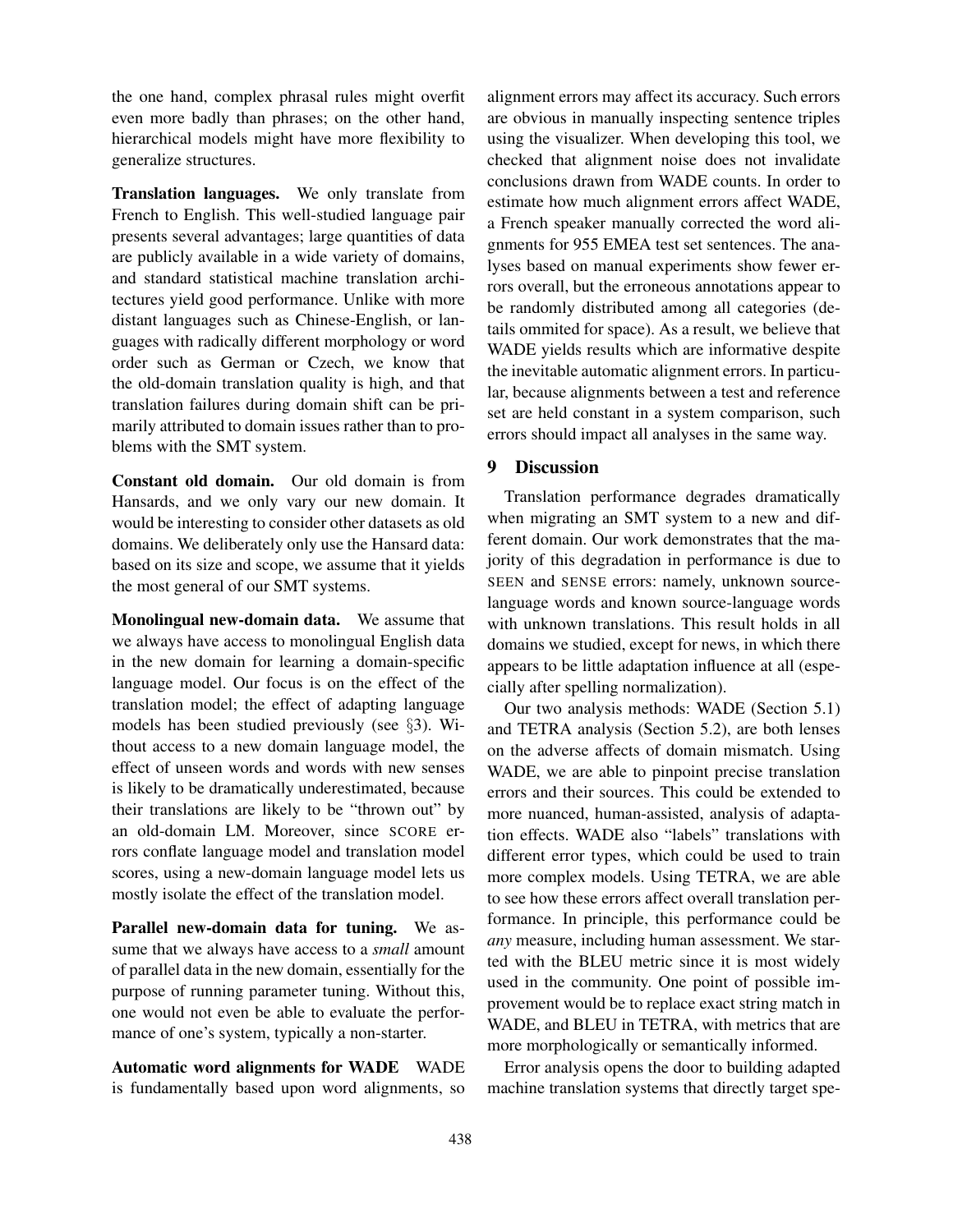cific error categories. As we have seen, most existing domain adaptation techniques in MT aim to improve translation quality in general, and are accordingly evaluated using corpus-level metrics such as BLEU. Our intuitive finer-grained analysis suggests that finer-grained models might be better suited to understanding and comparing the errors made by adapted and unadapted systems. We have shown that considering the  $S<sup>4</sup>$  taxonomy is important: improving coverage, for example, does not necessarily improve translation quality. Translation candidates must also be complete and must be scored correctly. Our techniques provide an intuitive way to understand the effectiveness of new MT domain adaptation approaches.

Acknowledgments We gratefully acknowledge the support of the 2012 JHU Summer Workshop and NSF Grant No 1005411, as well as the NRC for Marine Carpuat, and DARPA CSSG Grant D11AP00279 for Hal Daumé III. We would like to thank the entire DAMT team (http://hal3.name/ damt/) and Sanjeev Khudanpur for their invaluable help and suggestions, as well as all the reviewers for their insightful feedback.

### References

- Sankaranarayanan Ananthakrishnan, Rohit Prasad, and Prem Natarajan. 2011. On-line language model biasing for statistical machine translation. In *Proceedings of the Conference of the Association for Computational Linguistics (ACL)*.
- Amittai Axelrod, Xiaodong He, and Jianfeng Gao. 2011. Domain adaptation via pseudo in-domain data selection. In *Proceedings of the Conference on Empirical Methods in Natural Language Processing (EMNLP)*.
- Nguyen Bach, Fei Huang, and Yaser Al-Onaizan. 2011. Goodness: A method for measuring machine translation confidence. In *Proceedings of the Conference of the Association for Computational Linguistics (ACL)*.
- Pratyush Banerjee, Sudip Kumar Naskar, Johann Roturier, Andy Way, and Josef van Genabith. 2012. Translation quality-based supplementary data selection by incremental update of translation models. In *Proceedings of the International Conference on Computational Linguistics (COLING)*.
- Arianna Bisazza, Nick Ruiz, and Marcello Federico. 2011. Fill-up versus interpolation methods for phrasebased SMT adaptation. *International Workshop on Spoken Language Translation (IWSLT)*.
- John Blatz, Erin Fitzgerald, George Foster, Simona Gandrabur, Cyril Goutte, Alex Kulesza, Alberto Sanchis, and Nicola Ueffing. 2004. Confidence estimation for machine translation. In *Proceedings of the International Conference on Computational Linguistics (CO-LING)*.
- Marine Carpuat and Dekai Wu. 2007. Improving statistical machine translation using word sense disambiguation. In *Proceedings of the Conference on Empirical Methods in Natural Language Processing (EMNLP)*.
- Marine Carpuat, Hal Daumé III, Katharine Henry, Ann Irvine, Jagadeesh Jagarlamudi, and Rachel Rudinger. 2013. SenseSpotting: Never let your parallel data tie you to an old domain. In *Proceedings of the Conference of the Association for Computational Linguistics (ACL)*.
- Yin-Wen Chang and Michael Collins. 2011. Exact decoding of phrase-based translation models through lagrangian relaxation. In *Proceedings of the Conference on Empirical Methods in Natural Language Processing (EMNLP)*.
- Colin Cherry and George Foster. 2012. Batch tuning strategies for statistical machine translation. In *Proceedings of the Conference of the North American Chapter of the Association for Computational Linguistics (NAACL)*.
- David Chiang. 2007. Hierarchical phrase-based translation. *Computational Linguistics*, 33(2):201–228.
- Hal Daumé III and Jagadeesh Jagarlamudi. 2011. Domain adaptation for machine translation by mining unseen words. In *Proceedings of the Conference of the Association for Computational Linguistics (ACL)*.
- Kevin Duh, Katsuhito Sudoh, and Hajime Tsukada. 2010. Analysis of translation model adaptation in statistical machine translation. In *Proceedings of the International Workshop on Spoken Language Translation (IWSLT)*.
- George Foster and Roland Kuhn. 2007. Mixture-model adaptation for SMT. In *Proceedings of the Workshop on Statistical Machine Translation (WMT)*.
- George Foster, Cyril Goutte, and Roland Kuhn. 2010. Discriminative instance weighting for domain adaptation in statistical machine translation. In *Proceedings of the Conference on Empirical Methods in Natural Language Processing (EMNLP)*.
- Zhengxian Gong, Min Zhang, and Guodong Zhou. 2011. Cache-based document-level statistical machine translation. In *Proceedings of the Conference on Empirical Methods in Natural Language Processing (EMNLP)*.
- Barry Haddow and Philipp Koehn. 2012. Analysing the effect of out-of-domain data on SMT systems. In *Proceedings of the Workshop on Statistical Machine Translation (WMT)*.
- Almut Silja Hildebrand, Matthias Eck, Stephan Vogel, and Alex Waibel. 2005. Adaptation of the translation